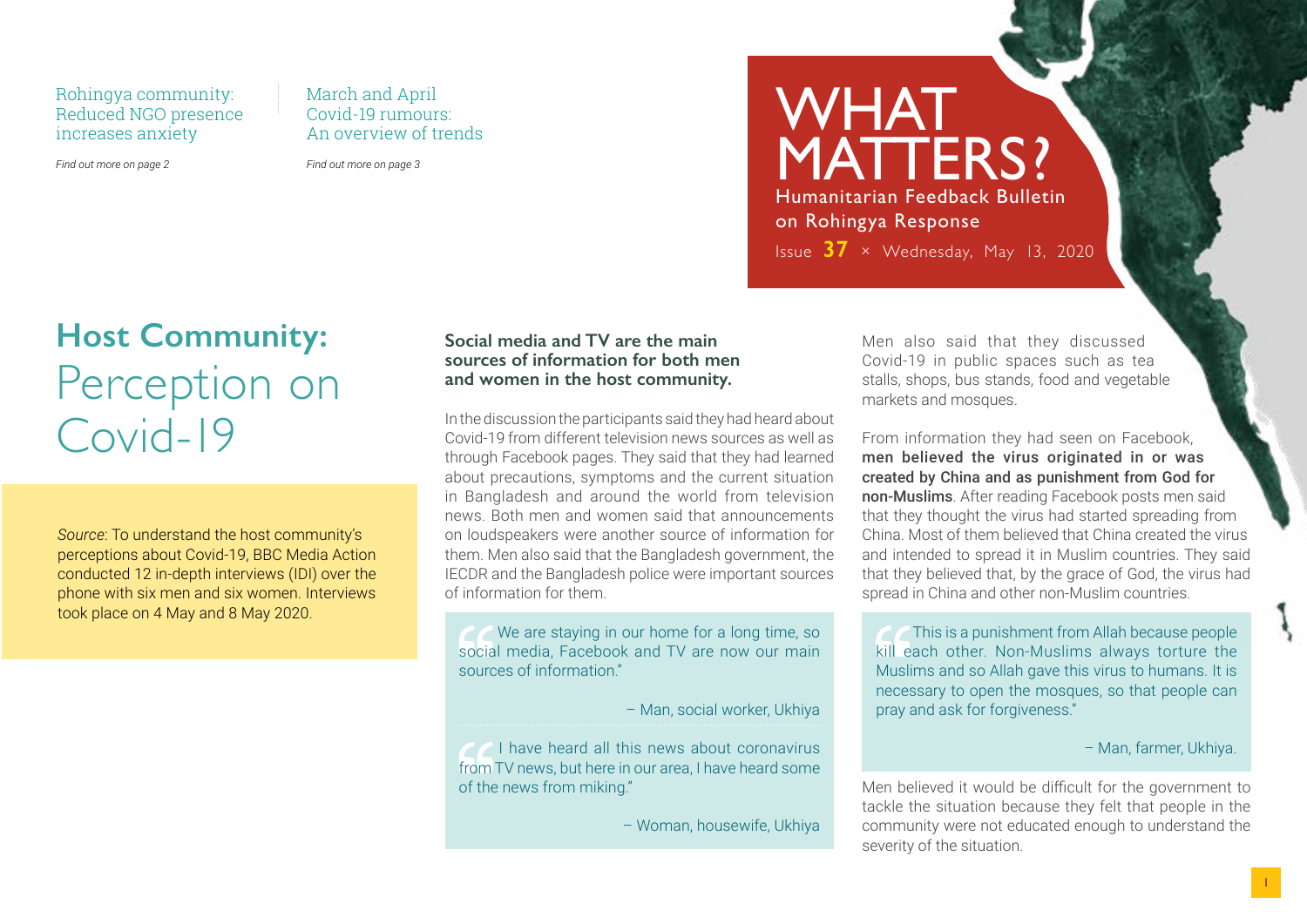#### **People in the host community are aware about how the virus spreads, its symptoms and how to keep safe but also have misperceptions.**

Both men and women said that they thought the virus spread when people sneezed or coughed, by passing through the air or when someone touched another person who was already infected.

If someone shares the same bus with a Covid-19 patient then they will be infected by the virus."

– Woman, social worker, Teknaf

They said that infected people would have problems breathing and experience a fever and sore throat. They had learned about these symptoms from Facebook, television news or audio loudspeakers. People also said that they were aware that the virus was highly infectious and could easily be transmitted from one person to another. They added that older people in their community and the Rohingya community were at higher risk from the virus. They said that they believed the virus would spread rapidly in the Rohingya community because of the very congested living conditions and that they were concerned that newly arrived Rohingya people from Myanmar might spread the virus. In addition, they expressed worries that the NGO workers and many foreigners who are working to support Rohingya people are possible carriers of the virus to the camps. They said they were worried that the NGO workers who travel between the camps and Cox's Bazar are at high risk of having the virus and spreading it to others.

The participants believed that wearing a mask, staying at home and washing their hands regularly would keep them safe from the virus. They also felt that red tea, lemon, hot water, saline and honey were an effective medicine.

Some said that they believed that China had already cured people by using medicine from Japan. Others said that they felt that the death rate in Bangladesh was low because the medicines given at hospitals were working.

 In Bangladesh the number of patients and deaths by coronavirus are low compared to other countries. I think the medicines which are being used in the hospitals are working."

### – Man, carpenter, Ukhiya

However, both men and women expressed that they were not happy with the existing health facilities that were available around them. They said that they had heard that the upazila health facilities had prepared an isolation centre, but that the capacity was very low. They felt that they would need to go to Cox's Bazar for treatments in most cases.

## **Rohingya community:** Reduced NGO presence increases anxiety

*Source*: Information received through rumour tracking combined with findings from interviews conducted on 28th April and 3rd May in camps 1E, 1W, 2W, and the Kutupalong camp.

Analysis shows that people in the Rohingya community are concerned about the reduction in services since the start of the Covid-19 response. Some are finding this reduction to be just as worrying as the virus. So while there have been no reported cases of Covid-19 in the camps, the virus has already had a significant impact on the way camp residents feel about their lives.

In the camps, we are worried about food and gas. If distribution stops, what will happen to us? Health centres are still operating but not on a larger scale as people are scared to go to the facilities. What will happen if NGOs stop coming to the camps?"

What will happen to us if the NGOs stop coming to the camps? We are worried about food and LPG if the distribution stops."

– Female Rohingya volunteer, camp 1W

– Rohingya woman, early 20s, camp 1W

Since March the camps have operated under different rules and restrictions to cope with the pandemic risk, and, recognising the danger, the Bangladeshi authorities have further limited NGO and other service providers' access to the camp. This has resulted in a perceived reduction in services.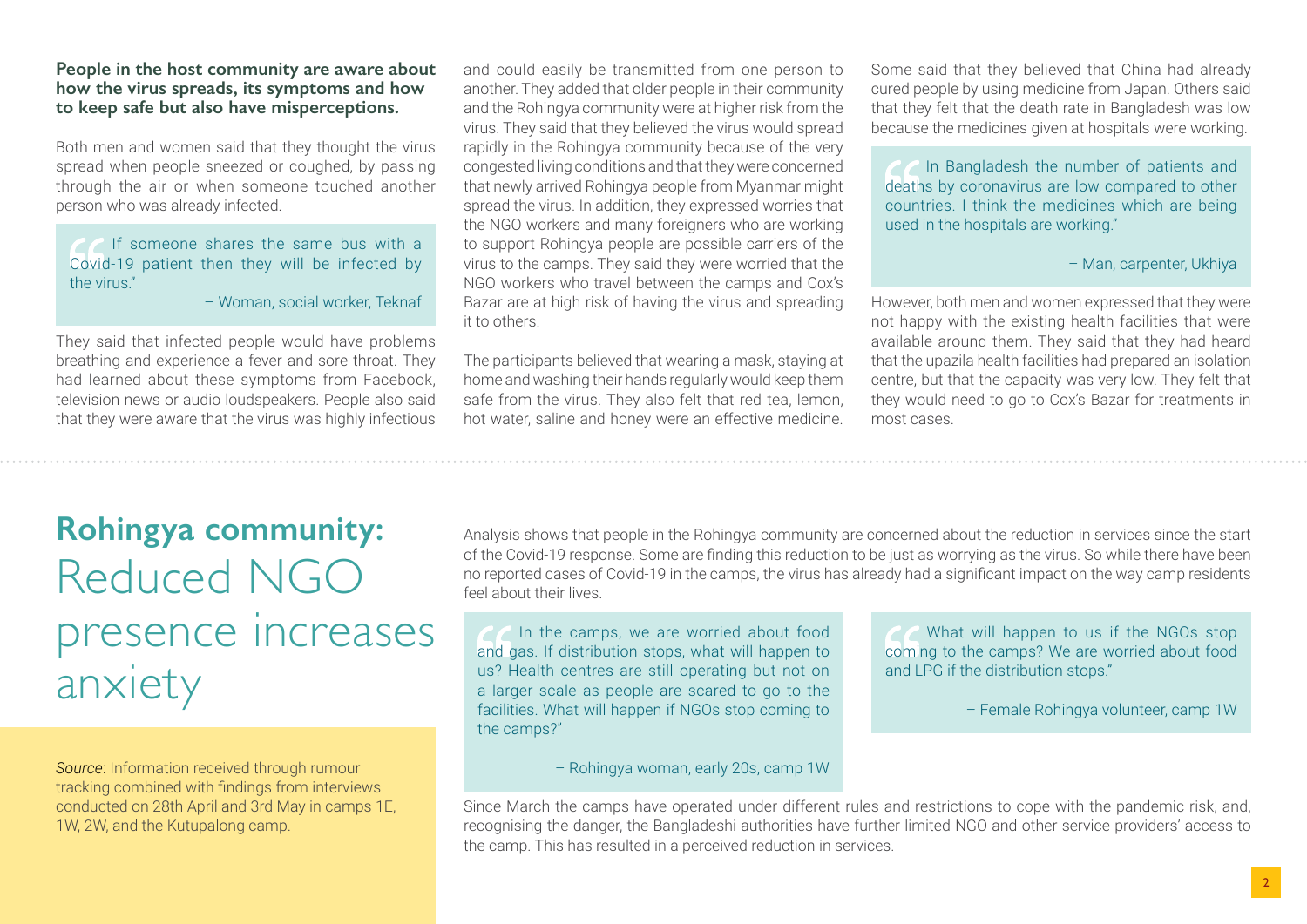We are not feeling safe. We are worried what will happen if any of us get coronavirus as we don't know whether the government of Bangladesh will take care of us or not. And if this situation goes on for a long time, we have no idea how we will survive, as we will die of hunger rather than dying because of coronavirus."

– Male Rohingya volunteer, 18, Kutupalong camp

 Now less people are coming to the camps, not only the NGO workers but also government people like CICs and other government officials. We are worried about our future."

– Male Rohingya volunteer, Kutupalong camp

The apparent reduction in staffing has created concern and insecurity among the Rohingya refugee community. Community members said that they did not feel safe at the moment. The Rohingya refugee community know they already rely heavily on NGO and agency staff for services and information, and they want to know what remaining support they will have if the virus does reach the camps. They are concerned about whether medical and other services such as food, shelter, cooking gas and the ability to access outside help will continue.

We are worried about jobs, the virus ... Our houses are not strong ... We are thinking of food, that people have no money. How can we feel safe?"

– Man, late 20s, camp 1W

 We are really worried about this situation. We have no idea what will happen. We have no idea whether we will survive or not."

– Woman, mid-20s, Kutupalong camp.

The feedback gathered from the Rohingya community shows they do not feel safe right now. At the core of their insecurity about the Covid-19 situation is a lack of information about what will happen next. They do not know if they and their families will survive Covid-19, with their concern spread equally between medical concerns and their expectation that services will be withdrawn. The feedback shows that they urgently want more information about what will happen next.

# **March and April Covid-19 rumours:** An overview of trends

### **Prevention, cures and remedies**

Rumours related to how people can protect themselves from Covid-19 were the most reported. The number of these rumours reported was highest at the start of this period, with a smaller number reported in April, especially regarding religious protection. There were 33 reports of rumours about the protective power of religion in the second half of March, with just nine religion-based rumours reported in April.

For rumours about home remedies and other cures there was a smaller fall in reports when comparing late March to *Source*: Starting in mid March, staff and volunteers working in the camps have been sharing details of Covid-19 related rumours they have been hearing from the community. This quantitative summarises trends seen in the reported rumours over that period. In the text below, March numbers refer to the period between 15 and 31 March, and April refers to the whole of April. During this period, 200 rumours were reported and logged, of which 118 were reported between 15 and 31 of March and a further 82 in April.

the month of April. There were 23 rumours in March about treating and preventing Covid-19, falling to 18 reports in April. These remedies include drinking hot water mixed with ingredients such as ginger, garlic or charcoal, and including or excluding certain food items in people's diet.

### **Rumours about what happens to those suspected of having the virus**

There was also a drop in the number of reports of rumours regarding the source of the virus and how it spreads with 20 in March dropping to 10 in April.

However there was an increase in rumours about what would happen to people with symptoms or those who were tested positive for coronavirus, with 13 reported in March and 25 in April. Half of these rumours were about suspected or confirmed cases being taken away by authorities to unknown locations and the possibility of never returning to the camps.

There was also a persistent rumour circulating with a claim that those who test positive would be either killed in the hospital if they attended for treatment, or would be taken away and killed by the authorities. This rumour was reported 15 times in March and seven times in April. The rumour that those who contract coronavirus will certainly die was recorded five times in April, but there were no reports of this in March.